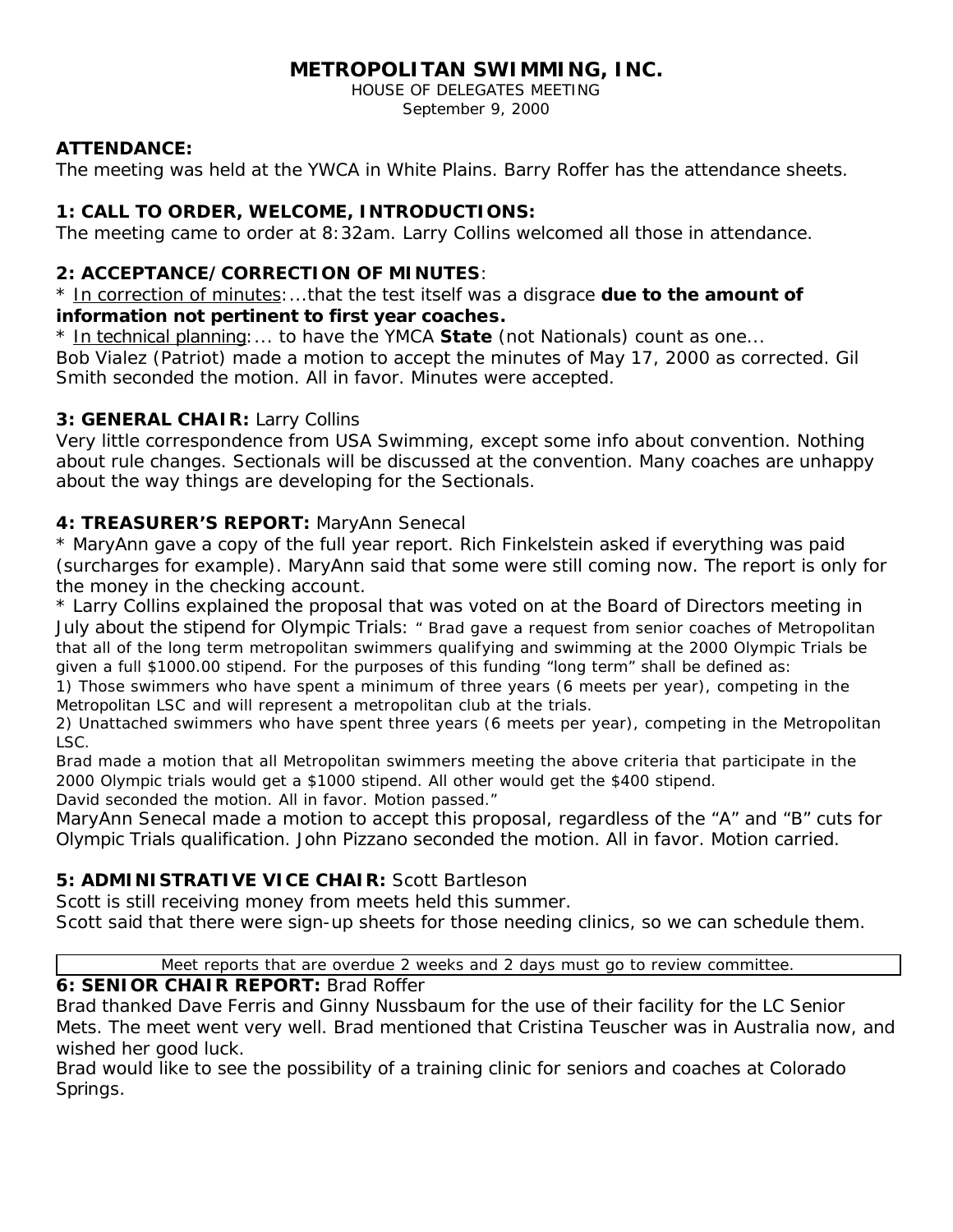### **7: AGE GROUP CHAIR:**

Larry read a note from John McIlhargy:

"*Sorry I can't be at the House of Delegates meeting. I want to say that the additional money spent on summer zones was well worth every penny. We had a great meet. Good Swimming and Good Times were had by all. The athletes were great and well behaved. Our accommodations were excellent and the bus schedules worked out well. Great job Barry. I want to personally thank each and every member of the coaching staff. You all did an outstanding job... We look forward to the winter zones in Landover...We will be staying at the Greenbelt Marriot again. They promised us better menus and a much quicker check-in."*

### **8: COACHES' REPRESENTATIVE:** Kerry Going

Kerry encourages all coaches to contact her at: AKBALGOING@aol.com She would like to start coaching clinics for coaches to talk about senior and age group swimming, to exchange ideas about training, tapering, etc. A date will be set later.

#### **9: ATHLETES' REPRESENTATIVE:**

The representatives were not present at this meeting.

#### **10:ZONE TEAM COORDINATOR:** Barry Roffer

\* There is still some equipment available for those that are missing some apparel. The team finished well, in  $2<sup>nd</sup>$  place. This was a much better format this year.

\* Barry brought up the subject of having other times of 13-over from the new Sectional meet to be used for Zone qualification. Technical Planning Committee is opposed to the idea of any meet other than JO'S to count towards the Short Course Zone Team selection . After long discussion on this subject, no motion was made. Things will stay the way they are.

\* Dave Ferris said that most probably the cuts for Sectionals will be faster than Senior Mets but slower than the Junior cuts.

#### **11: REGISTRATION COORDINATOR:** Barry Roffer

Registration Packets were given to each team. **Please follow the instructions**. Renew non athletes through the master form. If you use a disk, follow instructions and fill out all info, including birthdays. If you need more forms, ask Barry.

#### **REGISTRATIONS ARE DUE DECEMBER 1, 2000**

**Club checks or money orders ONLY - and no transfers with personal checks!**

Highlight people that you want to delete. And Coaches, please stay on top of your certifications' expiration dates!

#### **12: TECHNICAL PLANNING:**

David Ellinghaus was unable to attend. The Metro cuts were available at the meeting.

#### **Corrected Sheet Of Metro Cuts Will Be Included With The Minutes**

 The championship handbook will be mailed before December. Guidelines for teams hosting championships will be included.

#### **Here is the Proposed long course schedule for 2001**

1: J.O.'s: \* first choice of the committee: August 3-5, 2001

\* second choice of committee: July 26-29, 2001

\* we need more L.C. meets for younger swimmers - we would like to keep JO's later for the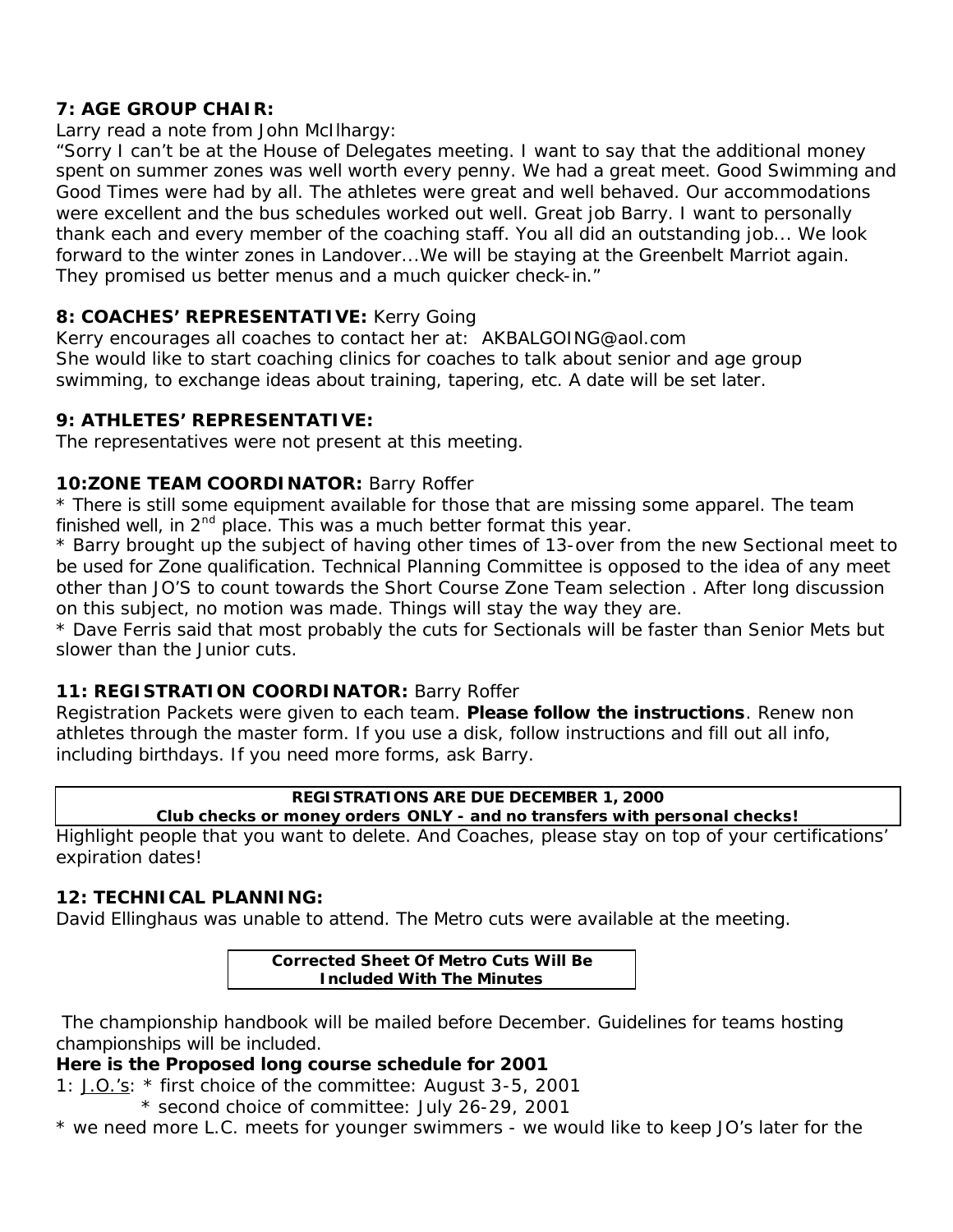majority - even if past zone entry cut-off date.

\* we feel that we should subsidize a few age group long course meets - is money available? We feel it should be made available. This would allow opportunities for zone qualifying times. 2: Sr. Mets: July 19-22, 2001, provided it does not conflict with Sectionals.

#### **Proposals:**

1: L.C. Sr. Mets: allow a  $7<sup>th</sup>$  individual event provided it is a 50 back, 50 breast, 50 fly.

2: Subsidize 2 or 3 L.C. age group meets in the month of July! (See JO's above)

3: Create a committee to re-evaluate Olympic Trials stipend for 2004. Criteria should be established now.

\* Nick Cavataro suggested that the committee revise the L.C. schedule after the convention. We still have to see when the Sectional meet and Zones will take place.

\* There was a long discussion about the schedule.

\* Rick Ferriola made a motion that Technical Planning review the championship schedule to leave enough time to qualify for Zones. This motion was seconded by John, from Team Rockland.

\* JoAnn McCaffrey made a motion that the previous motion be tabled until after convention, when Technical Planning can meet again. This motion was also seconded by John (TRS).

### **13: OFFICIALS' REPORT:** Bruce Boyd

Bruce gave dates for clinics:

| <b>Officials Re-Certification:</b> | September 21, 2000<br>September 23, 2000<br>September 27, 2000<br>October 7, 2000 | <b>Flushing Y</b><br>Newburgh Sharks<br><b>YWCA Middies</b><br>Marist |
|------------------------------------|-----------------------------------------------------------------------------------|-----------------------------------------------------------------------|
| <b>New Officials:</b>              | October 5, 2000<br>October 10, 2000<br>October 19, 2000                           | <b>Flushing Y</b><br>Newburgh Sharks<br><b>YWCA Middies</b>           |
| <b>Administrative Clinic:</b>      | October 18, 2000                                                                  | <b>YWCA Middies</b>                                                   |

Bruce suggested that all the timers at Senior Mets be provided by the officials.

#### 14: **SAFETY COORDINATOR:** JoAnn McCaffrey

The list of courses will be out soon. There is no schedule yet. Please let JoAnn know if your club is hosting a class.

\* Farmingdale HS: Saturday, October 7: challenge and full course

\* Islip Aquatic: Thursday, September 22 at 7pm: coaches safety, CPR, etc. 631-567-4050

#### **15: SWIM-A-THON:**

Brad Roffer had no report. Brad is officially stepping down today. We need a new SAT board member.

#### **16: OLD BUSINESS:**

\* MaryAnn has put together certificates and pins for all age group record breakers, and certificate from Zones.